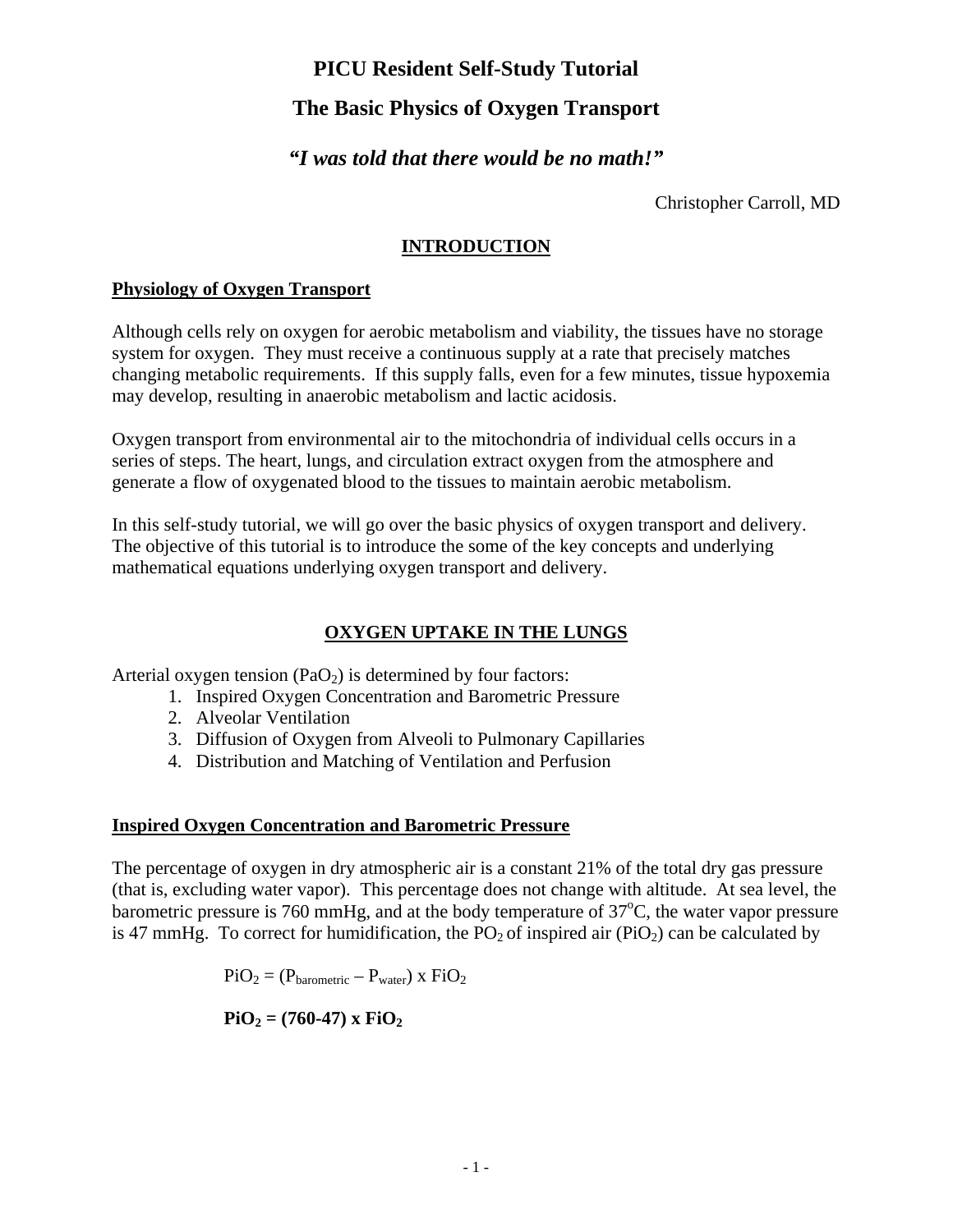## **The Basic Physics of Oxygen Transport**

#### **Alveolar Ventilation**

Ventilation of the alveoli is essential if alveolar oxygen pressure  $(P_A O_2)$  is to be maintained and carbon dioxide removed. Alveolar ventilation  $(V_A)$  depends on the rate of breathing and the tidal volume (Tv). However, not all the air that is inhaled reaches the alveolar gas compartment where gas exchange occurs. **Dead space** is the part of each breath that does not take part in gas exchange. In normal individuals, about one third of a tidal volume is wasted in the anatomical dead space. (This is a remarkably constant proportion for most animals, even giraffes!) Total ventilation ( $V_E$ ) is then made up of Alveolar ( $V_A$ ) and Dead Space ( $V_D$ ) Ventilation and can be summarized as follows:  $V_E = V_A + V_D$ 

Or re-arranged, we can calculate **Alveolar Ventilation**:

$$
V_A = V_E - V_D
$$



So, in the example above, of each 500 mL inhaled, 150 mL remain behind in the anatomic dead space. Thus, the volume of fresh gas entering the respiratory zone (where gas exchange occurs) each minute is (500 – 150) x 15 or 5250 mL/min. This is called the **Alveolar Ventilation** and is the amount of fresh inspired air available for gas exchange.

Note that Alveolar Ventilation can be increased by raising either the tidal volume or respiratory frequency. However, increasing the tidal volume is often more effective because this reduces the proportion of each breath occupied by anatomic dead space.

Another way of assessing the alveolar ventilation in normal subjects is from the concentration of  $CO<sub>2</sub>$  in expired gas. The relationship among alveolar ventilation (V<sub>A</sub>), the volume of  $CO<sub>2</sub>$ exhaled per unit time, and the alveolar partial pressure of  $CO<sub>2</sub>$  is:

$$
V_A = (V_{CO2} / PCO_2) \times K
$$
 (where K is a constant)

Because in normal subjects, the PCO<sub>2</sub> of alveolar gas  $(P_ACO_2)$  and arterial blood (PaCO<sub>2</sub>) are virtually identical, the arterial  $PCO<sub>2</sub>$  can be used to determine alveolar ventilation. Assuming **that CO2 production remains unchanged, alveolar ventilation is inversely proportional to the arterial PCO2.** If the alveolar ventilation is halved, for example, the alveolar and arterial  $PCO<sub>2</sub>$  will double.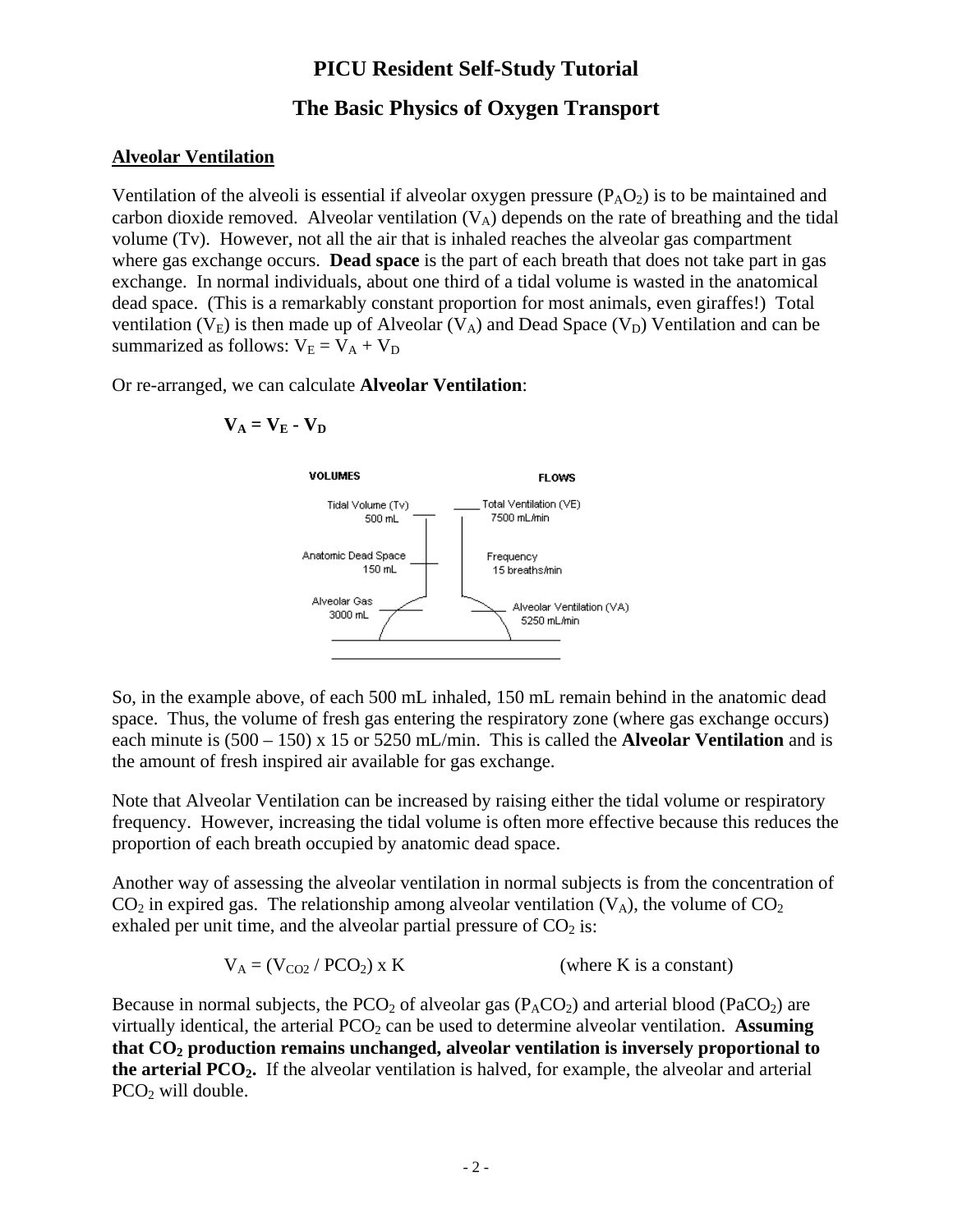## **The Basic Physics of Oxygen Transport**

### **Alveolar Hypoventilation**

**Alveolar Hypoventilation** occurs when there is not enough flow to the alveolar to have adequate gas exchange. This is reflected by a fall in alveolar and arterial  $PO<sub>2</sub>$  with increasing PaCO<sub>2</sub>. Note that alveolar hypoventilation can occur even with a normal minute ventilation in the cases of very low tidal volumes with a large proportion of dead space.

The relationship between the fall in  $PO_2$  and the rise in  $PCO_2$  that occurs in hypoventilation can be calculated from the **alveolar gas equation**. The alveolar gas equation calculates the alveolar  $PO_2 (P_A O_2)$  using the composition of inspired oxygen (PiO<sub>2</sub>), the alveolar  $PCO_2$  and the respiratory exchange ratio. The respiratory exchange ratio (otherwise known as the respiratory quotient, R) is the ratio of the  $CO<sub>2</sub>$  production and  $O<sub>2</sub>$  consumption and is determined by the metabolism of tissues at steady state. (normal  $R = 0.8$ )

#### **The Alveolar Gas Equation**

$$
P_A O_2 = P i O_2 - (P_A CO_2/R)
$$

If you insert the equation for  $P_1O_2$ , substitute the normal value for R, and assume that alveolar and arterial  $PCO<sub>2</sub>$  are equal you get:

$$
P_A O_2 = (713 \times FiO_2) - (PaCO2/0.8)
$$

The Alveolar Gas Equation is important because it explains why a small amount of supplemental oxygen will prevent hypoxia in patients with chronic respiratory failure. Alveolar hypoventilation and increasing  $PaCO<sub>2</sub>$  will decrease the  $P<sub>A</sub>O<sub>2</sub>$ . However, a small amount of added FiO<sub>2</sub> will prevent a fall in  $P_AO_2$ .

### **Dead Space**

There are several components to the dead space:

Apparatus Dead Space occurs in ventilated patients, from the expanding volume of the ventilator tubing with inspiration Anatomical Dead Space from the volume of the conducting passages Alveolar Dead Space from alveoli that are well ventilated but poorly perfused, so they effectively contribute to the dead space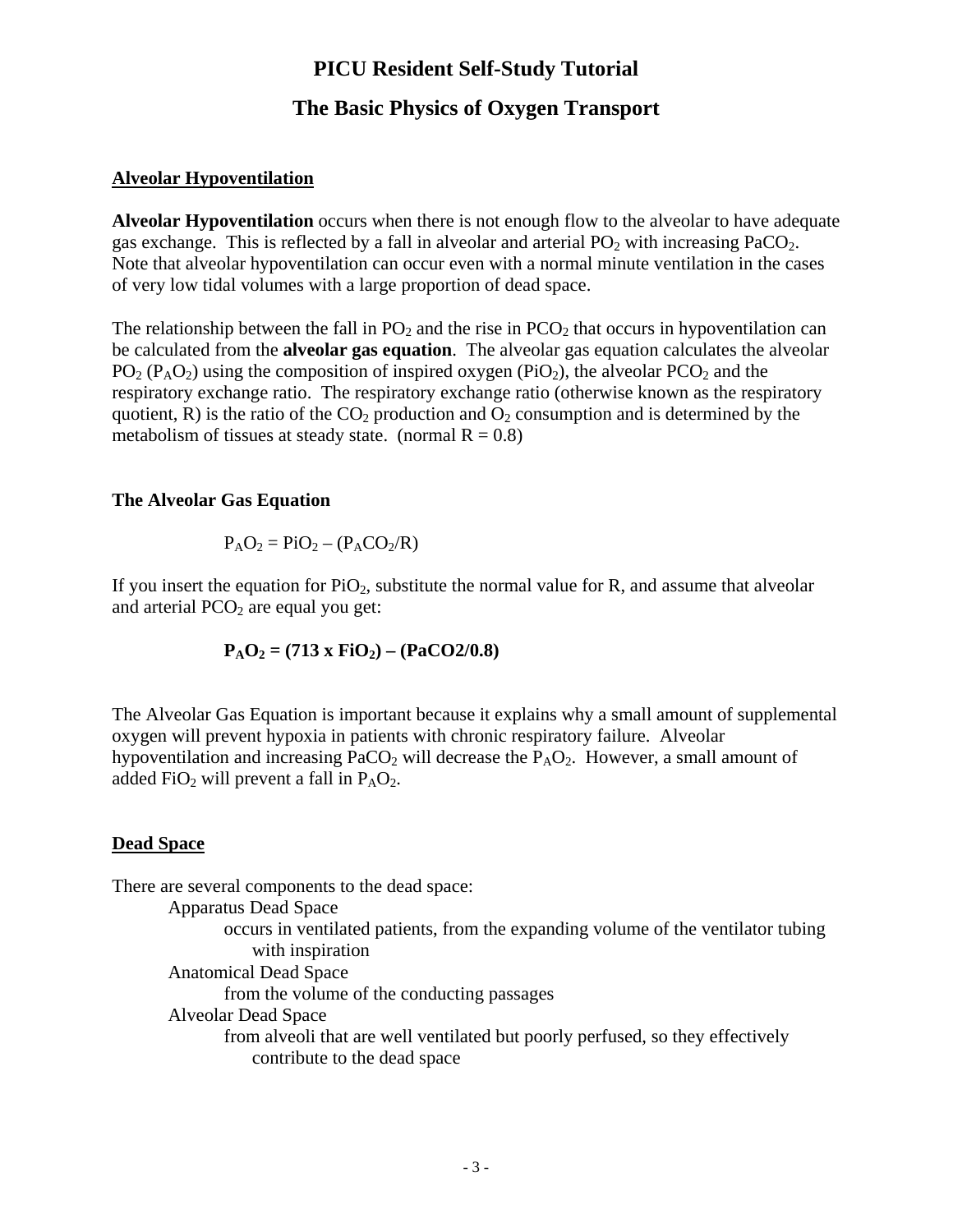# **The Basic Physics of Oxygen Transport**

### **Physiological Dead Space (V<sub>D</sub>)**

the sum of the anatomical and alveolar dead spaces, and represents all components of the tidal volume that do not take part in gas exchange what is commonly referred to as "dead space"

**Physiological dead space**  $(V_D)$  can be calculated using **Bohr's Equation**. This is derived from the equation for Alveolar Ventilation, and assumes that all of the expired  $CO<sub>2</sub>$  comes from the alveolar gas and none from the dead space and also that the alveolar and arterial  $PCO<sub>2</sub>$  are identical (which they almost always are).  $V_T$  is the tidal volume, PaCO<sub>2</sub> is the arterial PCO<sub>2</sub> and  $P<sub>E</sub>CO<sub>2</sub>$  is the expired PCO<sub>2</sub>.

 $V_D / V_T = (PaCO_2 - P_ECO_2) / PaCO_2$ 

Normal  $V_D / V_T = 0.2 - 0.3$ 

### **Diffusion from alveoli to pulmonary capillaries**

The partial pressure of oxygen in alveolar blood  $(P_A O_2)$  provides the driving pressure for diffusion into the pulmonary capillary blood and in normal conditions is the main determinant of the partial pressure of oxygen in arterial blood (PaO<sub>2</sub>). The  $P_AO_2$  - PaO<sub>2</sub> gradient (otherwise known as the **A-a gradient**) describes the overall efficiency of oxygen uptake from alveolar gas to arterial blood in the lungs. It is normally less than 7.5 torr but may exceed 450 torr in severe respiratory failure.

### $A-a$  gradient =  $P_AO_2 - PaO_2$

Using the alveolar gas equation to calculate  $P_AO_2$ , you get another **formula for A-a gradient**:

A-a gradient =  $[(713 \times FiO<sub>2</sub>) - (PaCO<sub>2</sub>/0.8)] - PaO<sub>2</sub>$ 

### **GETTING THE OXYGEN TO THE TISSUES**

### **Oxygen Carrying Capacity of the Blood**

Most oxygen is carried in the blood bound to hemoglobin with only a small amount dissolved in the plasma. The formula for calculating the oxygen content of blood is:

### Oxygen Content  $(CO_2) = (1.34 \times Hb \times Saturation) + (0.003 \times PO_2)$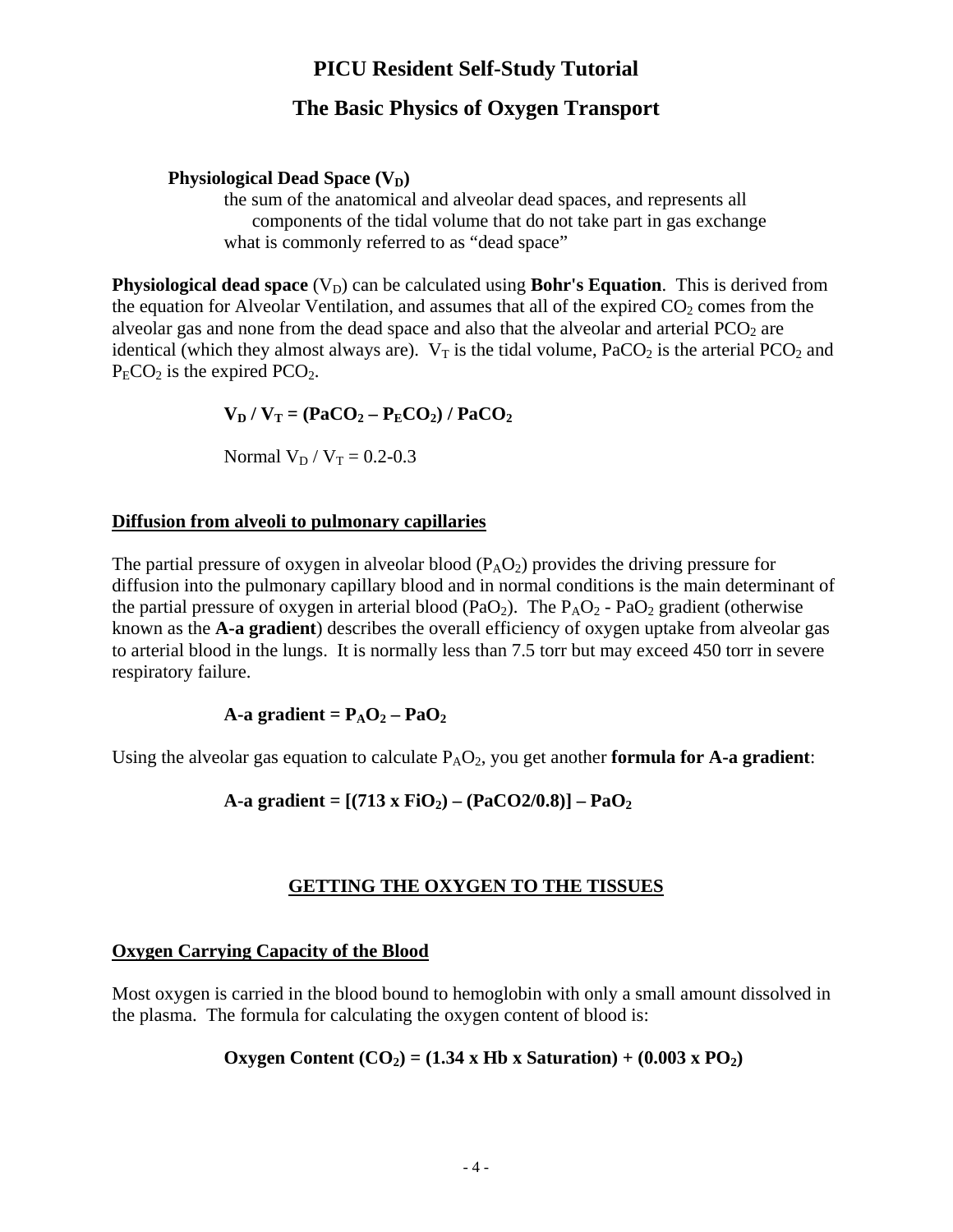## **The Basic Physics of Oxygen Transport**

This formula can be used to calculate the oxygen content of arterial or venous blood.  $SvO<sub>2</sub>$  is the venous oxygen saturation and  $SaO<sub>2</sub>$  is the arterial oxygen saturation

 $CaO<sub>2</sub> = (1.34 \times Hb \times SvO<sub>2</sub>) + (0.003 \times PaO<sub>2</sub>)$ 

 $CvO_2 = (1.34 \times Hb \times SaO_2) + (0.003 \times PvO_2)$ 

#### **Oxygen Delivery**

The major function of the central circulation is to transport oxygen from the lungs to the peripheral tissues at a rate that satisfies overall oxygen consumption requirements. Failure to meet these needs results in circulatory shock.

Under normal conditions, the total oxygen delivery is more than adequate to meet the total tissue requirements for aerobic metabolism. Only 25-30% of delivered oxygen is used. Accordingly, venous blood is usually 70-75% saturated when it returns to the heart.

Oxygen delivery  $(DO_2)$  is defined as the product of cardiac output  $(Q)$  and the oxygen content of blood.

$$
\mathbf{DO}_2 = \mathbf{Q} \times \mathbf{CaO}_2
$$

#### **Oxygen Consumption**

In 1870, the German physiologist Adoph Fick contrived the first method for measuring cardiac output in intact animals and people. The basis for this method, called the **Fick Principle**, is simply an application of the law of conservation of mass. **It states that the amount of a substance that goes into an organ in a given period of time minus the amount that comes out, must equal the tissue utilization of that substance.** 



As applied to oxygen, the amount transported to the peripheral tissues per unit time  $(DaO<sub>2</sub>)$ minus the amount of oxygen that leaves the peripheral tissues per unit time  $(DvO<sub>2</sub>)$ , equals the oxygen consumption  $(VO<sub>2</sub>)$  of the peripheral tissues. Or in equation form:

 $VO<sub>2</sub> = DaO<sub>2</sub> - DvO<sub>2</sub>$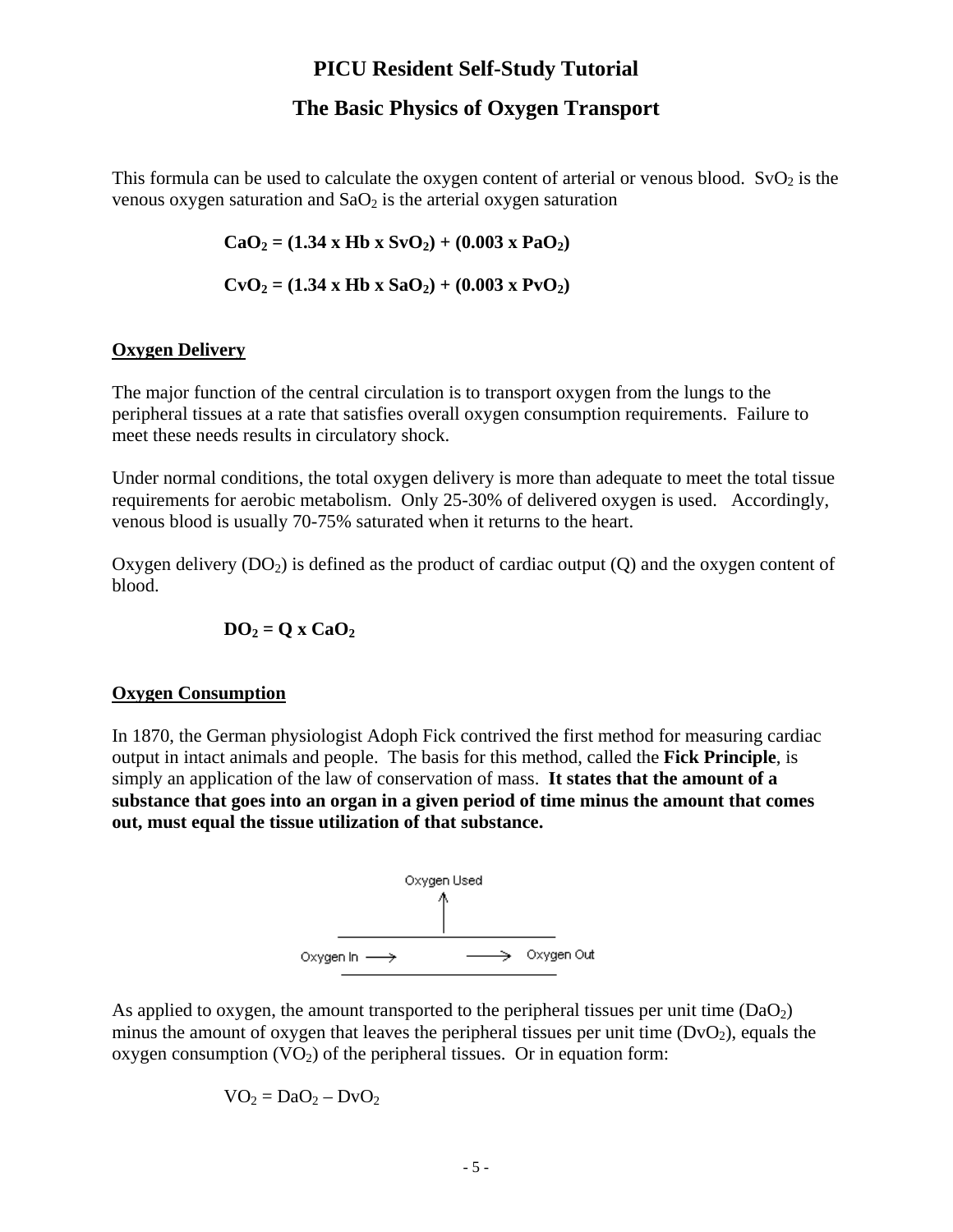## **The Basic Physics of Oxygen Transport**

Now, if we replace  $DaO<sub>2</sub>$  and  $D<sub>Y</sub>O<sub>2</sub>$  using the equation for oxygen delivery,

$$
VO2 = (Q x CaO2) – (Q x CvO2)
$$

And by mathematically re-arranging we arrive at what is referred to as the **Fick Equation.**  (Note: The factor of 10 is added to correct for unit conversion)

$$
VO_2 = Q x (CaO_2 - CvO_2) x 10
$$

The Fick Equation can be used to calculate cardiac output when the oxygen consumption is known, or to calculate oxygen consumption when the cardiac output is known.

To perform these calculations, we need to replace  $CaO<sub>2</sub>$  and  $C<sub>2</sub>O<sub>2</sub>$  with their respective equations for oxygen content (Note: conventionally, the proportion of oxygen dissolved in blood is left out of the equations, since that amount usually contributes very little to the total oxygen content)

### $VO_2 = Q x [(1.34 \times Hb \times SaO_2) - (1.34 \times Hb \times SvO_2)] x 10$

### **RELATIONSHIP BETWEEN OXYGEN DELIVERY AND CONSUMPTION**

The importance of oxygen delivery in the management of critically ill patients depends on its relation with oxygen consumption. The sum of the oxygen consumptions by the various organs is the global oxygen consumption  $(VO_2)$ , which can be measured directly or derived from the Fick Equation with measures of cardiac output (Q) and arterial and venous oxygen contents.

The amount of oxygen consumed  $(VO_2)$  as a fraction of oxygen delivery  $(DO_2)$  defines the oxygen extraction ratio. Normally, oxygen consumption is 25% of oxygen delivery. In other words the normal oxygen extraction ratio is 25%.

Oxygen saturation in blood draining from different organs varies widely (hepatic venous saturation is 30-40% and renal venous saturation about 80%) and reflects the balance of oxygen delivery and metabolic demands of these tissues.

The normal 70 kg adult undertaking normal daily activity has a  $VO<sub>2</sub>$  of approximately 250 ml/min, with an oxygen extraction ratio of 25%. The oxygen not extracted by the tissues returns to the lungs and the mixed venous saturation  $(SvO<sub>2</sub>)$  measured in the pulmonary artery represents the pooled venous saturation from all organs.  $SvO<sub>2</sub>$  will be influenced by changes in both  $DO<sub>2</sub>$ and  $VO<sub>2</sub>$ , but provided that regional perfusion and the mechanisms for cellular oxygen uptake are normal, it will remain  $>65\%$  if the supply matches demand.